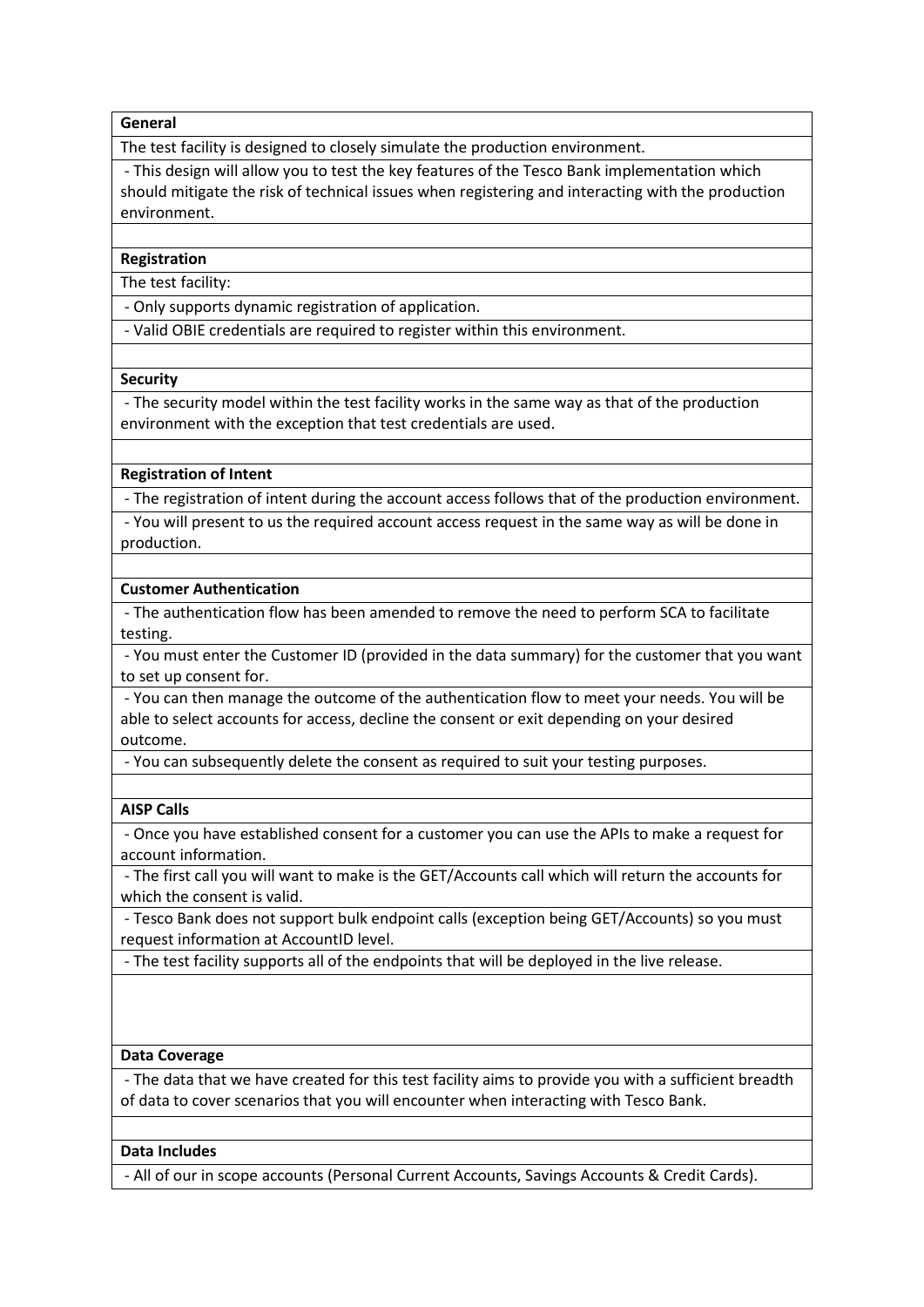- Sole account holders and joint account holders.

- Customers holding a single product or customers with multiple products.

- Customer with profiles ranging from high account usage to almost dormant and from high positive balance to overdrawn.

- A wide range of the transaction types and variants that can be posted to Tesco bank customer accounts.

- A wide range of transaction values from less than £1 to £100,000+

- Different payment types (Standing Orders, Scheduled Payments and Direct Debits) and variants of each.

- Different types of beneficiaries on customer accounts.

- Customers that are set up to return different statuses on payment execution.

- Customers with different balances enabling Confirmation of Funds to return TRUE and FALSE responses depending on the value of the confirmation required.

## **PISP Calls**

- The test data provided is static and this means:

- Payments made will not impact balances returned in AIS balance calls.

- Scheduled Payments or Standing Orders set up using PIS calls will not be returned in subsequent AIS calls.

- The test facility has limited account and PAN validation implemented. This means that provided the Account Number, Sort Code, IBAN, BIC or PAN pass basic validation checks then they will be accepted. The exception to this is listed below where specific values will enable the testing of specific error codes.

- The endpoints will return the full range of responses: Pending, Rejected, Accepted Settlement in Progress and Accepted Settlement Complete. This will allow testing of all response codes for the different payment types.

- International Payments will not be supported initially in the sandbox.

# **Confirmation of Funds**

- This endpoint works in the same manner that it will work in Production. Response will be based on the customer's available funds.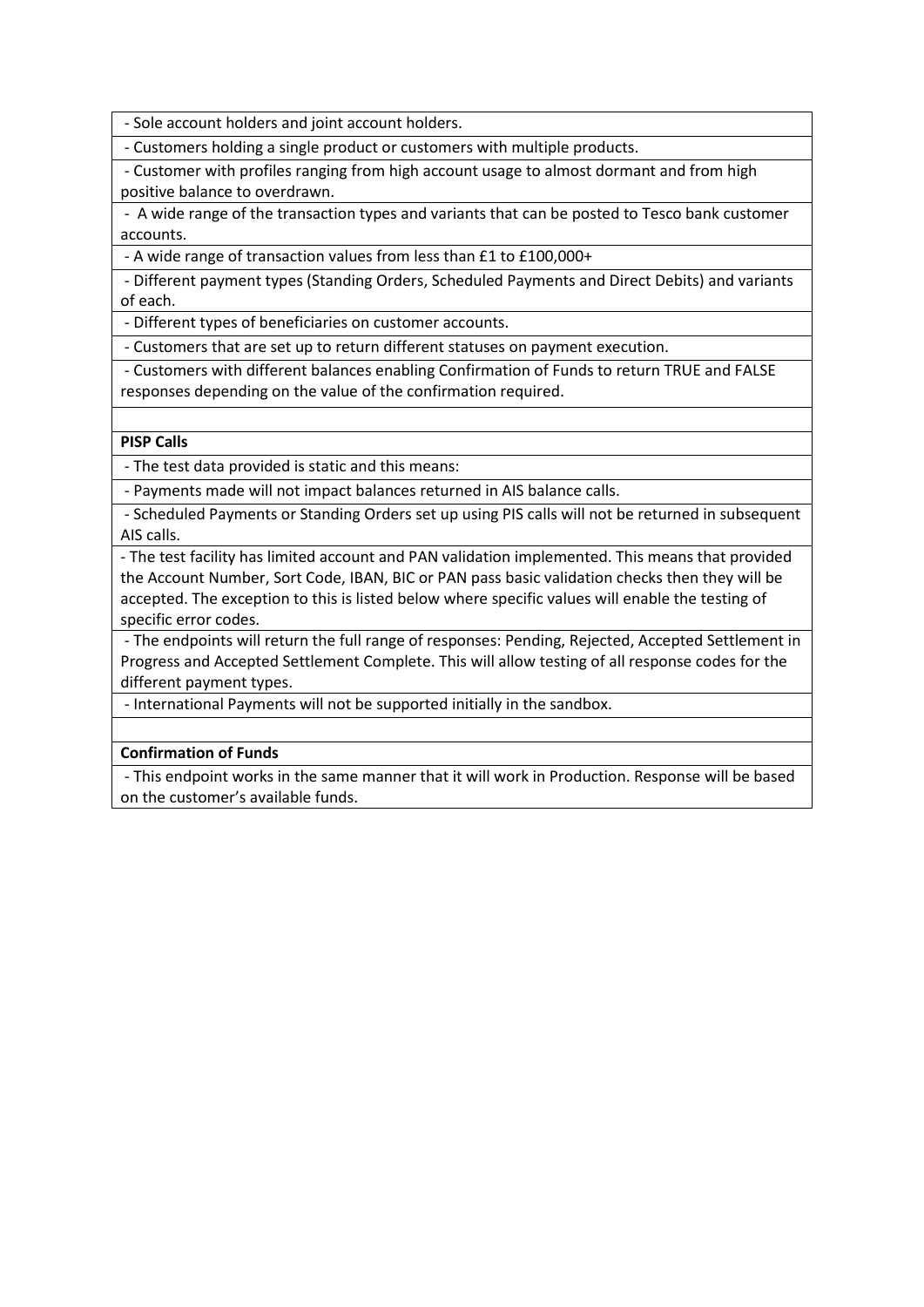## **Customer 1**

| <b>Customer Characteristics</b> | 1                           |                             |                                    |                                  |
|---------------------------------|-----------------------------|-----------------------------|------------------------------------|----------------------------------|
| Customer ID<br>(username)       | PSD2TPP1                    |                             |                                    |                                  |
| Account Type                    | PCA1                        | PCA <sub>2</sub>            | <b>Internet Saver</b>              | <b>Credit Card</b>               |
| <b>Account Number</b>           | PCA Sole:<br>40642010075049 | PCA Sole:<br>40642010073699 | <b>IS Saver:</b><br>40640510246250 | Credit Card:<br>4305679972397603 |
| <b>Customer Type</b>            | Sole                        | Sole                        | Sole                               | Sole                             |
| Usage                           | High                        | Light                       | Light                              | <b>None</b>                      |
| Balance                         | High                        | <b>Small Positive</b>       | High                               | <b>Medium Positive</b>           |
| <b>Offers</b>                   |                             |                             |                                    | BT Only                          |
| Single Domestic                 | <b>Success</b>              | <b>Success</b>              | <b>Success</b>                     | Success (BT/MT)                  |
| Domestic Scheduled              | <b>Success</b>              | <b>Success</b>              | <b>Success</b>                     | Fail                             |
| <b>Standing Order</b>           | <b>Success</b>              | <b>Success</b>              | Fail                               | Fail                             |
| International                   | <b>Success</b>              | <b>Success</b>              | Fail                               | Fail                             |

# **Customer 2 & 3**

| <b>Customer Characteristics</b> | $\overline{2}$           | 3                    |                       |
|---------------------------------|--------------------------|----------------------|-----------------------|
| <b>Customer ID</b>              |                          | PSD2TPP3             |                       |
| (username)                      | PSD2TPP2                 | PSD2TPP3A            |                       |
|                                 |                          |                      |                       |
| <b>Account Type</b>             | <b>PCA</b>               | <b>PCA</b>           | <b>Internet Saver</b> |
|                                 |                          | PCA Joint:           | IS:                   |
| <b>Account Number</b>           | PCA Sole: 40642010657778 | 40642010068725       | 40640510295309        |
| <b>Customer Type</b>            | Sole                     | Joint                | Sole                  |
| Usage                           | Light                    | High                 | Light                 |
| <b>Balance</b>                  | Overdrawn                | <b>High Positive</b> | Low                   |
| <b>Offers</b>                   |                          |                      |                       |
| Single Domestic                 | <b>Success</b>           | Fail                 | Fail                  |
| <b>Domestic Scheduled</b>       | <b>Success</b>           | Fail                 | Fail                  |
| <b>Standing Order</b>           | <b>Success</b>           | <b>Success</b>       | Fail                  |
| International                   | <b>Success</b>           | <b>Success</b>       | Fail                  |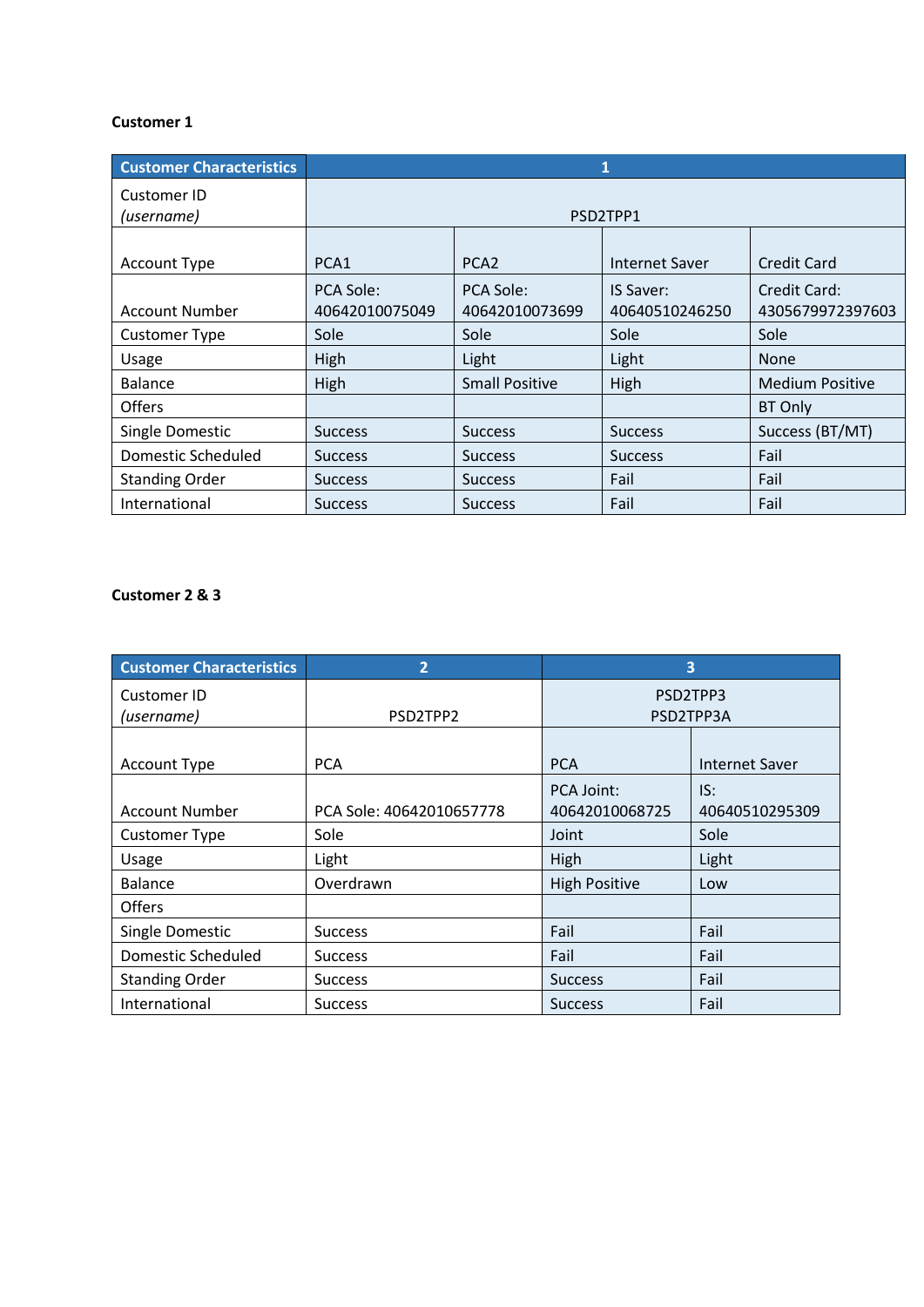## **Customer 4 & 5**

| <b>Customer</b><br><b>Characteristics</b> | $\overline{a}$        |                       | 5                     |
|-------------------------------------------|-----------------------|-----------------------|-----------------------|
| Customer ID                               |                       |                       |                       |
| (username)                                | PSD2TPP4              | PSD2TPP5              |                       |
|                                           |                       | <b>Instant Access</b> |                       |
| Account Type                              | <b>Internet Saver</b> | Savings Account       | <b>Credit Card</b>    |
|                                           | Internet Saver:       | IASA:                 | Credit Card:          |
| <b>Account Number</b>                     | 40640510203684        | 40640910145690        | 4305679963615187      |
| <b>Customer Type</b>                      | Sole                  | Sole                  | Sole                  |
| Usage                                     | Light                 | Light                 | Light                 |
| <b>Balance</b>                            | <b>High Positive</b>  | <b>Small Positive</b> | <b>Small Positive</b> |
| <b>Offers</b>                             |                       |                       | <b>None</b>           |
| Single Domestic                           | <b>Success</b>        | Fail                  | Fail                  |
| Domestic Scheduled                        | <b>Success</b>        | Fail                  | Fail                  |
| <b>Standing Order</b>                     | Fail                  | Fail                  | Fail                  |
| International                             | Fail                  | Fail                  | Fail                  |

# **Customer 8**

| <b>Customer</b><br><b>Characteristics</b> |                        | 8                                |
|-------------------------------------------|------------------------|----------------------------------|
| Customer ID<br>(username)                 |                        | PSD2TPP8                         |
| <b>Account Type</b>                       | <b>PCA</b>             | <b>Credit Card</b>               |
| <b>Account Number</b>                     | PCA:<br>40642010657859 | Credit Card:<br>4305679973110328 |
| Customer Type                             | Sole                   | Sole                             |
| Usage                                     | Light                  | Light                            |
| <b>Balance</b>                            | Overdrawn              | Low Positive                     |
| Offers                                    |                        | BT & MT                          |
| Single Domestic                           | <b>Success</b>         | <b>Success</b>                   |
| <b>Domestic Scheduled</b>                 | <b>Success</b>         | Fail                             |
| <b>Standing Order</b>                     | <b>Success</b>         | Fail                             |
| International                             | <b>Success</b>         | Fail                             |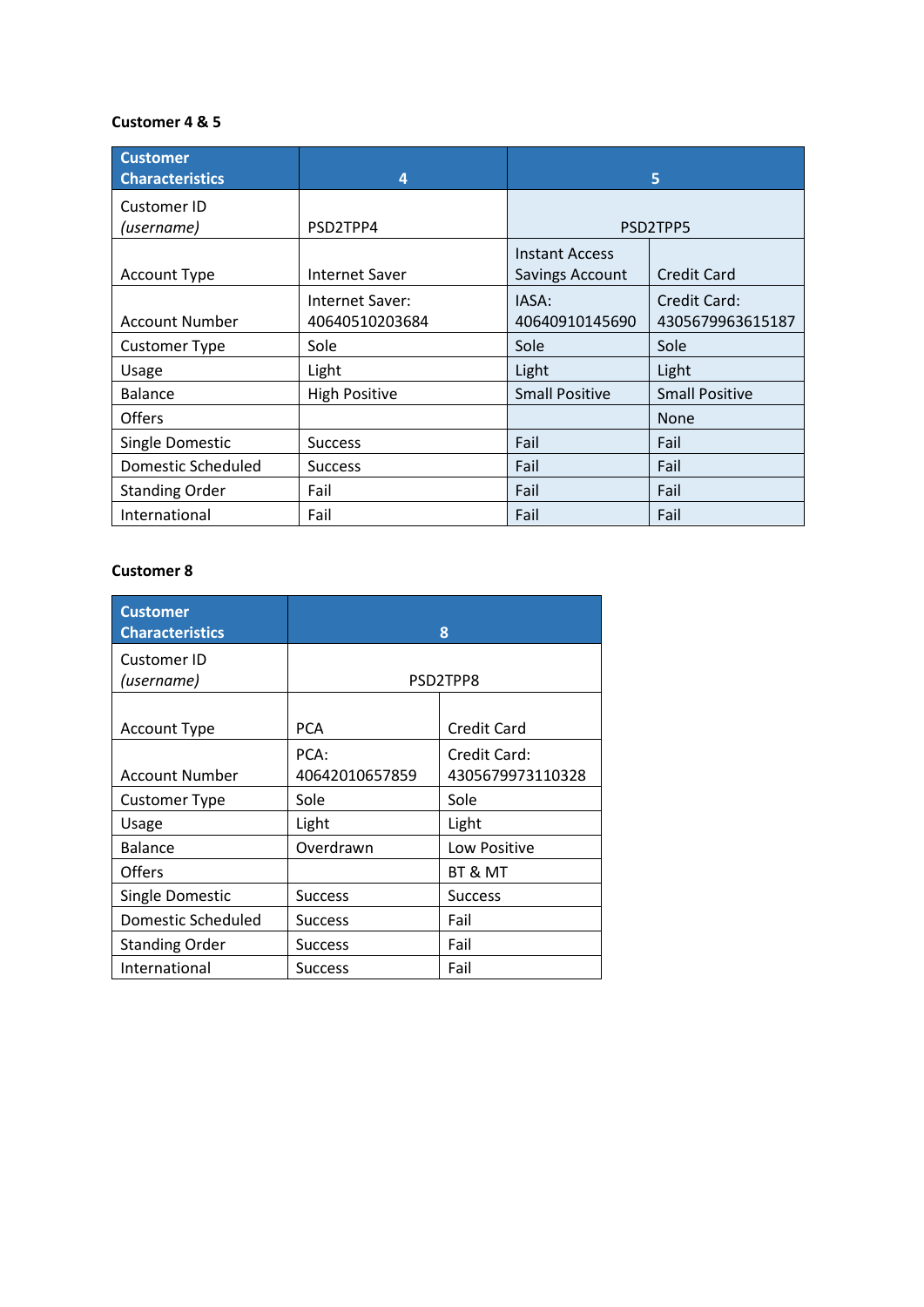### **Customer 9**

| <b>Customer</b><br><b>Characteristics</b> |                                  | 9                                |
|-------------------------------------------|----------------------------------|----------------------------------|
| <b>Customer ID</b><br>(username)          |                                  | PSD2TPP9                         |
| <b>Account Type</b>                       | <b>Credit Card</b>               | <b>Credit Card</b>               |
| <b>Account Number</b>                     | Credit Card:<br>5186529949668621 | Credit Card:<br>5186529952265836 |
| Customer Type                             | Sole                             |                                  |
| Usage                                     | Medium                           |                                  |
| <b>Balance</b>                            | Zero                             |                                  |
| <b>Offers</b>                             | <b>None</b>                      | <b>None</b>                      |
| <b>Single Domestic</b>                    | Success (BT/MT)                  | Success (BT/MT)                  |
| <b>Domestic Scheduled</b>                 | Fail                             | Fail                             |
| <b>Standing Order</b>                     | Fail                             | Fail                             |
| International                             | Fail                             | Fail                             |

# **Customer 14, 15 & 16**

| <b>Customer</b><br><b>Characteristics</b> | 14                    | 15               | 16                  |
|-------------------------------------------|-----------------------|------------------|---------------------|
| Customer ID                               |                       |                  |                     |
| (username)                                | PSD2TPP14             | PSD2TPP15        | PSD2TPP16           |
| <b>Account Type</b>                       | <b>Credit Card</b>    | <b>PCA</b>       | <b>PCA</b>          |
|                                           |                       |                  |                     |
|                                           | Credit Card:          | <b>PCA Sole:</b> |                     |
| <b>Account Number</b>                     | 4305679972377050      | 40642010658075   | PCA: 40642010658083 |
| <b>Customer Type</b>                      | Sole                  | Sole             | Sole                |
| Usage                                     | Medium                | <b>None</b>      | Low                 |
| <b>Balance</b>                            | <b>Small Positive</b> | <b>None</b>      | Low                 |
| <b>Offers</b>                             | None                  |                  |                     |
| Single Domestic                           | <b>Success</b>        | Fail             | <b>Success</b>      |
| Domestic Scheduled                        | Fail                  | <b>Success</b>   | <b>Success</b>      |
| <b>Standing Order</b>                     | Fail                  | <b>Success</b>   | <b>Success</b>      |
| International                             | Fail                  | <b>Success</b>   | <b>Success</b>      |